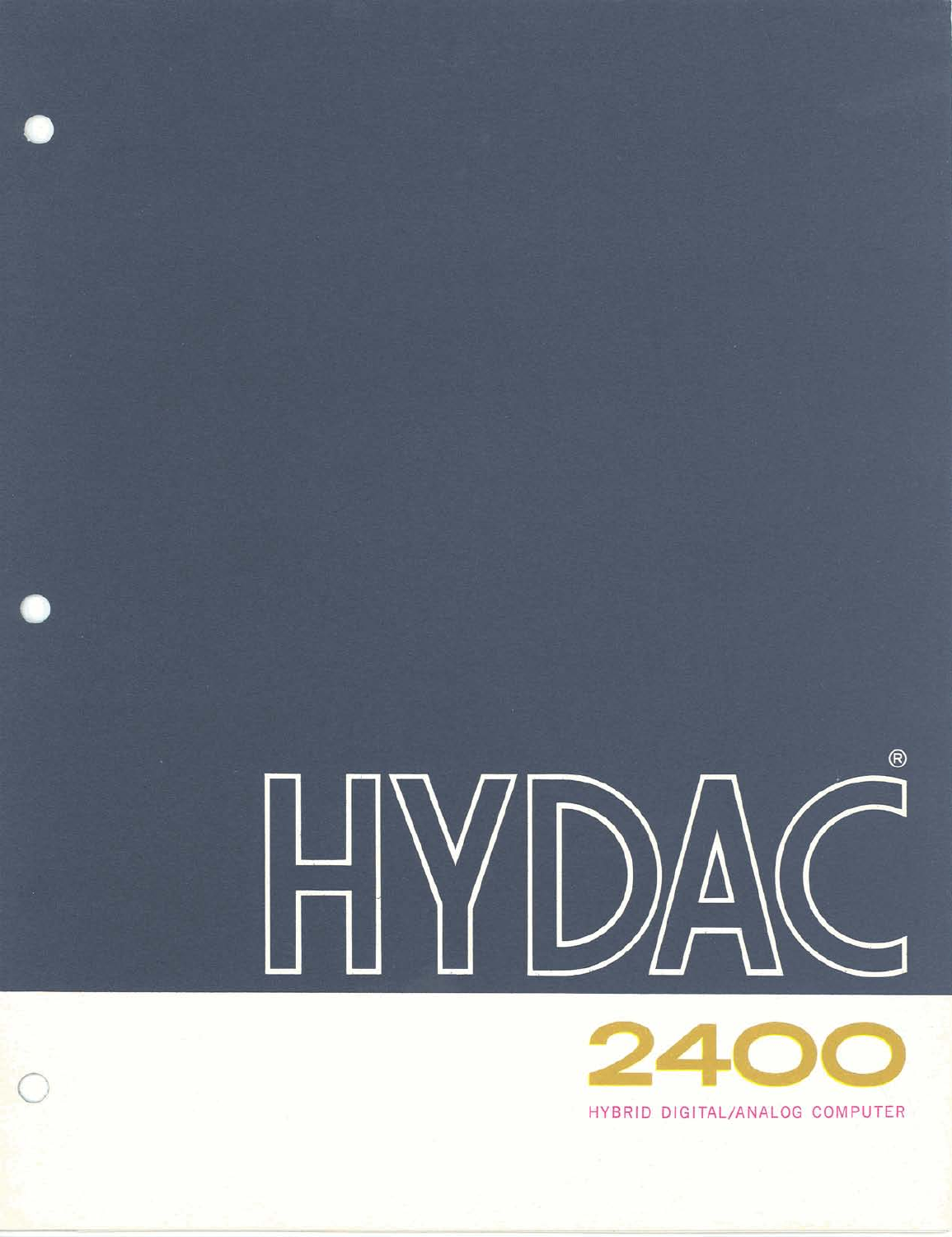# $HVDAC$  2400

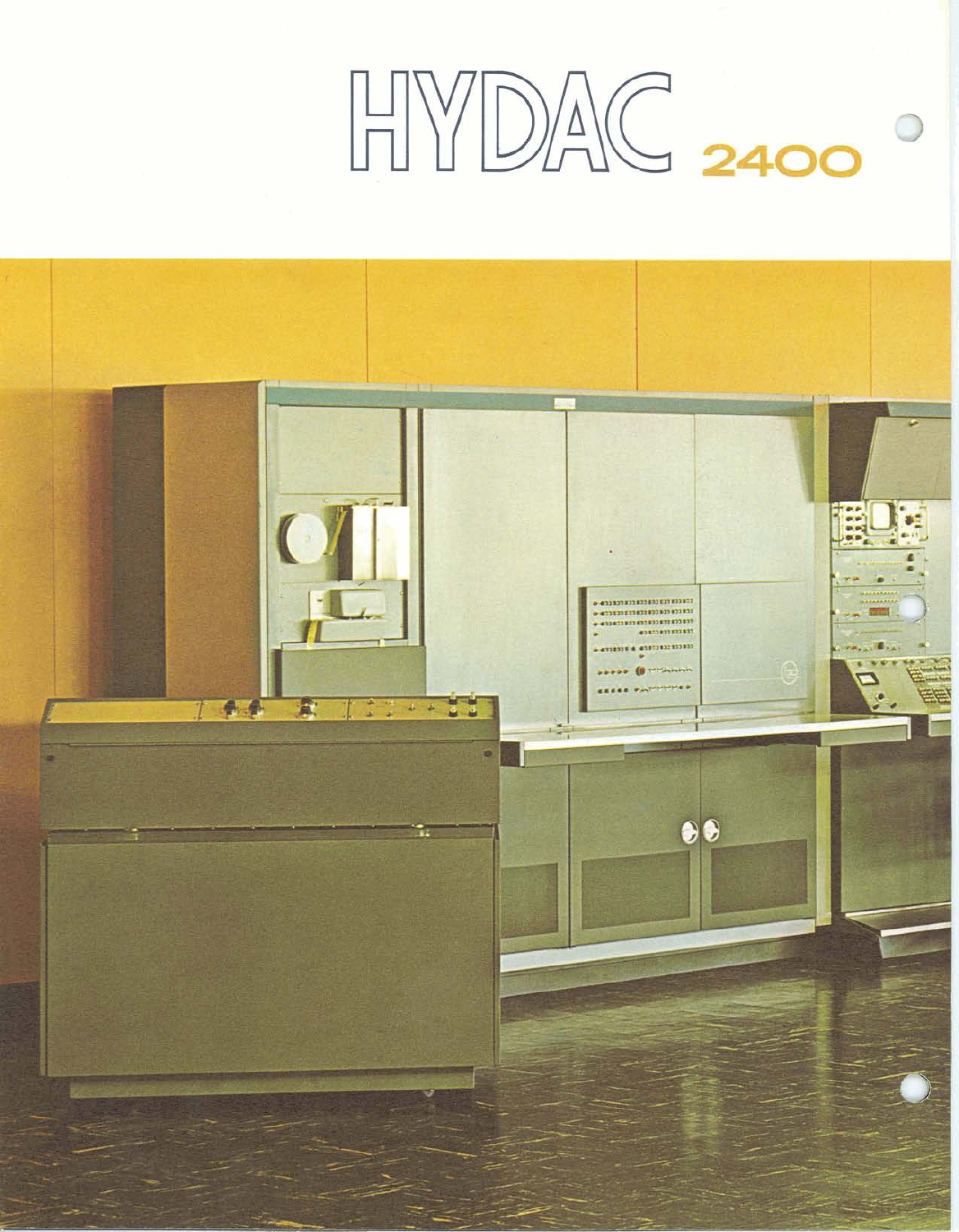## HYBRID DIGITAL/ANALOG COMPUTER...

 $\bigcirc$ 

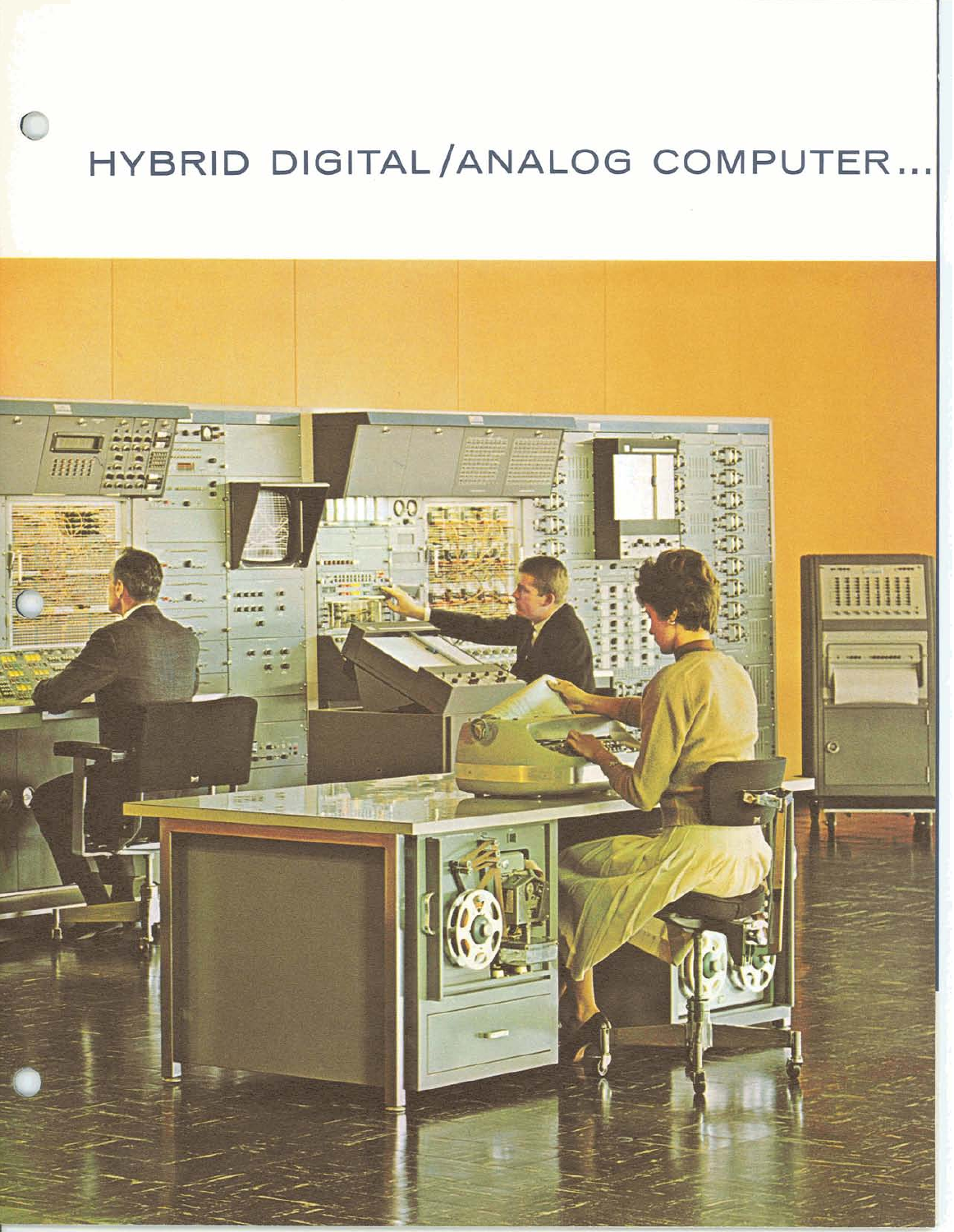### a new discipline and capability in scientific computation ....



a completely integrated hybrid computing system to provide solutions to problems beyond the scope of analog or digital computers alone.

## HYDAC 2400 HYBRID DIGITAL/ANALOG COMPUTER

#### PACE<sup>®</sup> 231R-V ANALOG COMPUTING SYSTEM

Wide bandwidth computing components **=** Pre-patch panel Mide bandwidth computing components **=** Pre-patch panel programming . Mode control logic programming . Solid-state<br>mode switching . Temperature-stabilized network oven **Precision computing networks.** 

#### EAI 350 DIGITAL OPERATIONS SYSTEM

- Pre-patch panel programming . Synchronous logic Pre-patch panel programming  $\Box$  Synchronous logic<br>
Im High-speed A-D, D-A conversion . Complementary outputs
- 
- $\blacksquare$  Individual component indicators.

#### EAI 375 (3C DDP-24) DIGITAL COMPUTING SYSTEM \*

Parallel machine organization . High-speed arithmetic operations Extensive input-output facilities .Punchedoperations **Extensive input-output facilities . Punched-**<br>tape programming **E** Stored program operation **E** Random access memory

PERIPHERAL EQUIPMENT<br>High-speed punched tape input-output **.** Precision X-Y plotting **\*** Wide bandwidth recording **\*** Multi-channel oscilloscope display

- 
- 

**\*Computer Control Ccmpany, Inc., Framingham, Mass., designed and manufactures the DDP-24, the major digital computing sub-system of the HYDAC 2400.**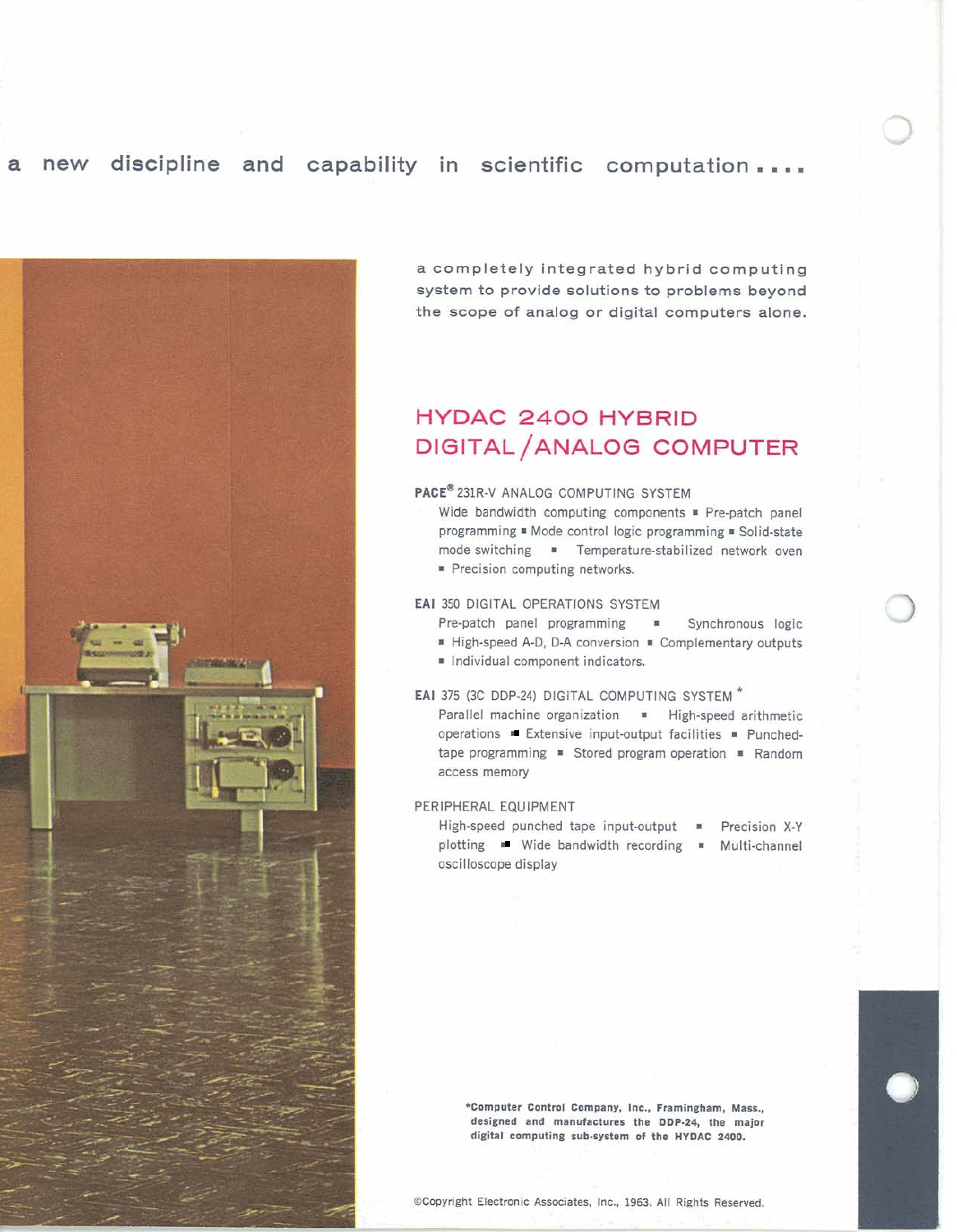The HYDAC 2400 provides a system-engineered, thoroughly-integrated computing system<br>— developed by the leading designer and manufacturer of general-purpose simulation<br>equipment It complies analog and digital techniques to equipment. It combines analog and digital techniques to make possible a third compu-- developed by the leading designer and manufacturer of general-purpose simulation equipment. It combines analog and digital techniques to make possible a third computing discipline - hybrid simulation. Each sub-system is computing system in its own right, joined in the HYDAC 2400 on a systemengineered basis, to apply the speed of the analog computer and the accuracy of the digital computer to the solution of problems that are beyond the capabilities of either.

HYDAC 2400 has been designed to meet the unfilled needs of the scientific computing field. Modern technology requires the development of systems which involve discrete and continuous phenomena - and analyses of such systems dictate the necessity for a computer capable of performing continuous (analog) and discrete (digital) operations. The HYDAC 2400 includes the EAI 231R-V Analog Computer, the EAI 375 (3C DDP-24) Digital Computer and the EAI 350 Digital Operations System which serves as the control and communications center for the hybrid computer system.

HYDAC 2400 is more than a device for solving differential equations. By representing physical systems in terms of behavior under operating conditions, it provides a greater insight into the effect of individual system parameters. It offers facilities for real-time or compressed-time, as well as continuous and discr effect of individual system parameters. It offers facilities for real-time or compressed-time.

#### **Among the variety of new simulation techniques and applications made possible by HYDAC 2400 are:**

 $\vert - \vert \Lambda \vert$ 

| SIMULATION OF                                |                                                                                                                                                                                                       |
|----------------------------------------------|-------------------------------------------------------------------------------------------------------------------------------------------------------------------------------------------------------|
| <b>DIGITAL DEVICES</b>                       | space capsule simulation makes use of high-speed<br>digital logic to represent the reaction-jet control system.                                                                                       |
| ITERATIVE CALCULATIONS                       | steady-state tubular reactor calculation utilizes high-<br>speed digital logic to permit time-sharing equipment<br>for making heat and material balances.                                             |
| SIMULATION OF DISCRETE<br>PHENOMENA          | space vehicle control system simulation employs binary<br>counters for quantizing control energy inputs.                                                                                              |
| <b>DIGITAL FUNCTION</b><br><b>GENERATION</b> | missile terrain guidance simulation utilizes serial mem-<br>ory for storing terrain data generated by radar system.                                                                                   |
| <b>TRIGONOMETRIC</b><br><b>CALCULATIONS</b>  | simulation of space vehicle mission involves arithmetic<br>calculations with serial address, etc., to perform co-<br>ordinate transformation.                                                         |
| <b>EXPONENTIAL</b><br>CALCULATIONS           | nuclear reactor simulation employs serial address, mem-<br>ory, etc., for calculating reactor power which ranges<br>over several decades.                                                             |
| SYSTEM OPTIMIZATION                          | generalized optimization program makes use of high-<br>speed digital logic to implement automatic search<br>routine and systematic updating of parameters in ac-<br>cordance with an error criterion. |
| HIGH-SPEED                                   |                                                                                                                                                                                                       |
| <b>PREDICTION</b>                            | aircraft adaptive control simulation requires repetitive<br>prediction of system response to determine optimum<br>adjustment of control system parameters.                                            |
| <b>FUNCTION STORAGE</b>                      |                                                                                                                                                                                                       |
| AND PLAYBACK                                 | solution of heat transfer boundary value problem re-<br>quires serial memory storage of solutions in the serial<br>solution of partial differential equations.                                        |
|                                              |                                                                                                                                                                                                       |

1026A6295